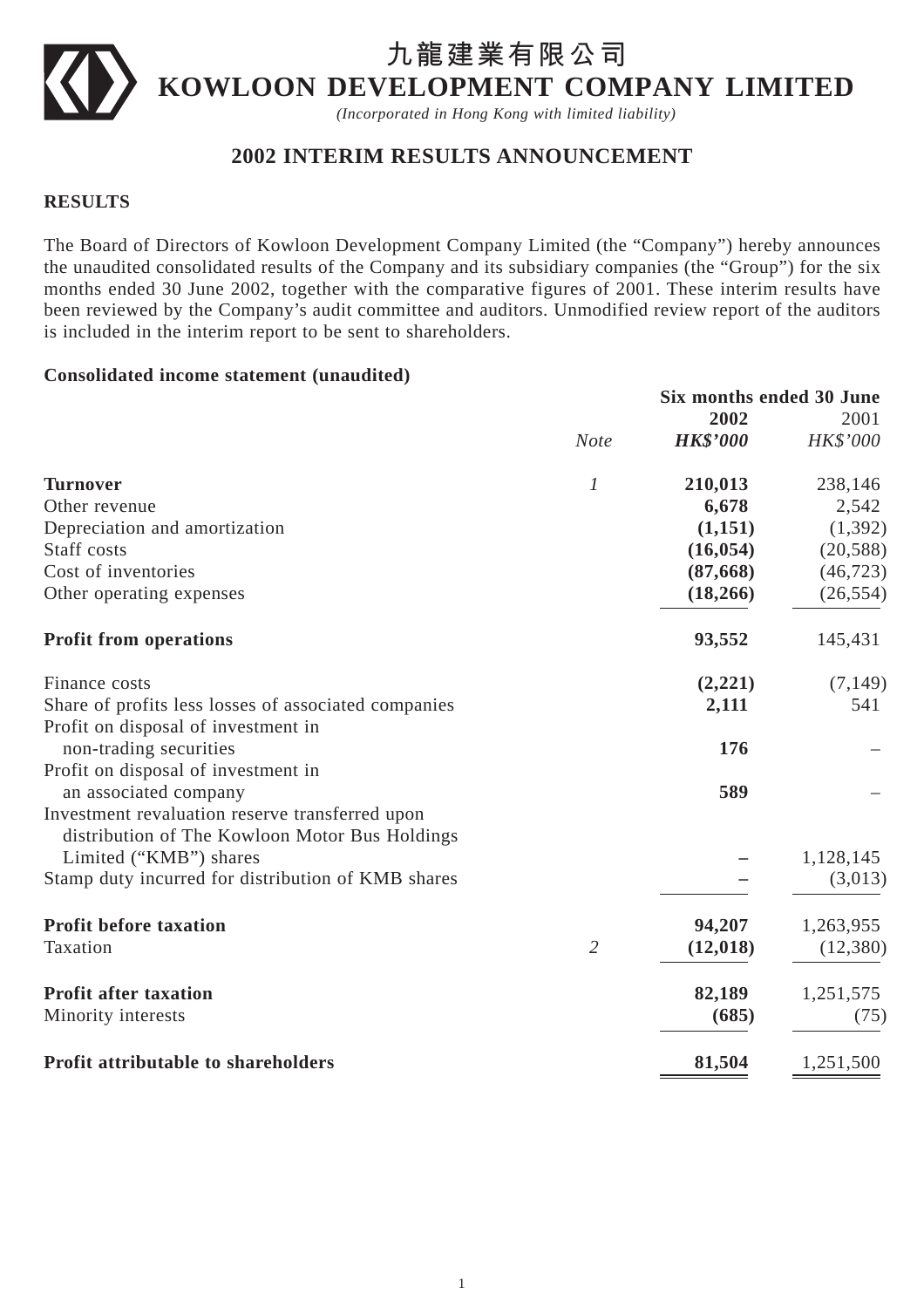# **Dividends attributable to the interim period**

| Special interim dividend in specie declared and distributed<br>during the interim period in 2001 in the proportion |   |                   |               |
|--------------------------------------------------------------------------------------------------------------------|---|-------------------|---------------|
| of 4 KMB shares for every 37 shares                                                                                |   |                   | 1,354,550     |
| Interim dividend declared after the interim period                                                                 |   |                   |               |
| end of 5 cents (2001: 4 cents) per share                                                                           |   | 24,188            | 19,351        |
|                                                                                                                    |   | 24,188            | 1,373,901     |
| Earnings per share                                                                                                 | 3 |                   |               |
| <b>Basic</b>                                                                                                       |   | <b>16.8 cents</b> | 258.7 cents   |
| <b>Diluted</b>                                                                                                     |   | 16.8 cents        | $256.6$ cents |

#### *Notes:*

#### **1 Segment information**

|                   |                            | Group turnover           |            | <b>Contribution to</b><br>profit from operations |           |
|-------------------|----------------------------|--------------------------|------------|--------------------------------------------------|-----------|
|                   |                            | Six months ended 30 June |            | Six months ended 30 June                         |           |
|                   |                            | 2002                     | 2001       | 2002                                             | 2001      |
|                   |                            | <b>HK\$'000</b>          | $HK\$ '000 | <b>HK\$'000</b>                                  | HK\$'000  |
| $\left( a\right)$ | <b>Business segments</b>   |                          |            |                                                  |           |
|                   | Continuing operations      |                          |            |                                                  |           |
|                   | Property investment        | 87,878                   | 113,570    | 83,917                                           | 103,532   |
|                   | Property development       | 85,894                   |            | 10,740                                           | (10, 406) |
|                   | Investment in non-trading  |                          |            |                                                  |           |
|                   | securities                 | 1,760                    | 66,744     | 1,742                                            | 66,412    |
|                   | Securities trading         | 19,117                   | 26,786     | 298                                              | 5,248     |
|                   | Film distribution          | 7,675                    | 4,691      | 4,835                                            | 902       |
|                   | Other business             | 4,938                    | 10,236     | 974                                              | 3,074     |
|                   | Discontinuing operations   | 207,262                  | 222,027    | 102,506                                          | 168,762   |
|                   |                            |                          |            |                                                  |           |
|                   | Trading of goods           | 2,751                    | 16,119     | (101)                                            | (1, 544)  |
|                   |                            | 210,013                  | 238,146    | 102,405                                          | 167,218   |
|                   | Unallocated group expenses |                          |            | (8, 853)                                         | (21, 787) |
|                   |                            |                          |            | 93,552                                           | 145,431   |
| (b)               | Geographical segments      |                          |            | Group turnover                                   |           |
|                   |                            |                          |            | Six months ended 30 June                         |           |
|                   |                            |                          |            | 2002                                             | 2001      |
|                   |                            |                          |            | <b>HK\$'000</b>                                  | HK\$'000  |
|                   | Hong Kong                  |                          |            | 196,974                                          | 210,711   |
|                   | Asia                       |                          |            | 2,846                                            | 15,873    |
|                   | Others                     |                          |            | 10,193                                           | 11,562    |
|                   |                            |                          |            | 210,013                                          | 238,146   |

Contribution to profit from operations by geographical segments has not been presented as majority of the operating profit is derived in Hong Kong.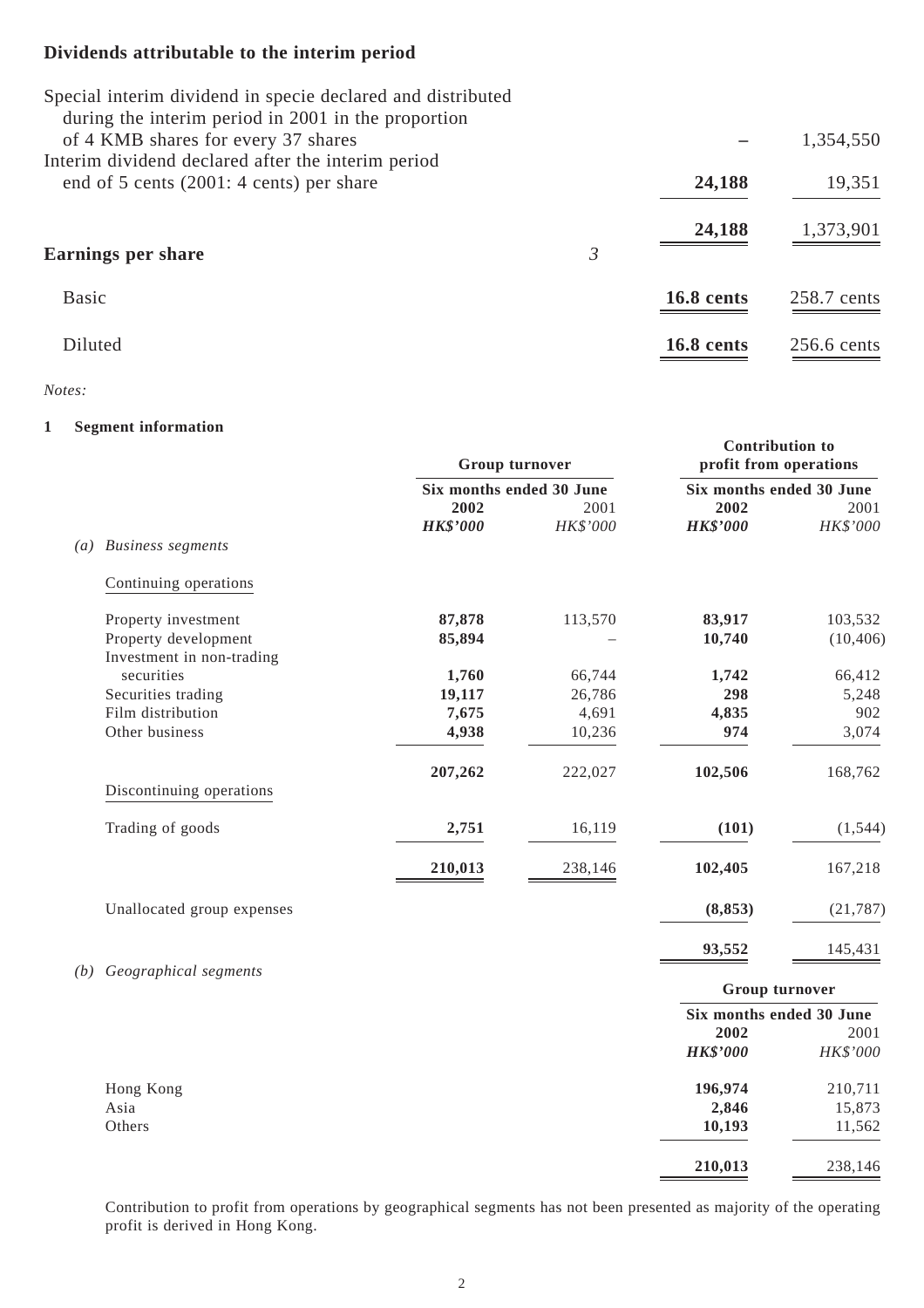|                      |             | Six months ended 30 June |          |
|----------------------|-------------|--------------------------|----------|
|                      |             | 2002                     | 2001     |
|                      |             | <b>HK\$'000</b>          | HK\$'000 |
| Group - Hong Kong    |             | 11,310                   | 12,851   |
| Associated companies | - Hong Kong | 143                      |          |
| $-$ Overseas         |             | 565                      | (471)    |
|                      |             | 12,018                   | 12,380   |

Hong Kong profits tax has been provided for at the rate of 16% on the estimated assessable profits.

Overseas taxation has been provided for at the applicable tax rates ruling in the respective jurisdictions.

#### **3 Earnings per share**

#### *(a) Basic earnings per share*

The calculation of basic earnings per share is based on the profit attributable to ordinary shareholders of \$81,503,539 (2001: \$1,251,499,752) and 483,767,850 ordinary shares (2001: 483,767,850 ordinary shares) in issue during the period.

For 2001, after eliminating the financial effect due to distribution in specie of KMB shares of \$1,125,132,764 and dividend received on KMB shares distributed of \$65,374,034, the profit attributable to ordinary shareholders was adjusted to \$60,992,954. The adjusted earnings per share was 12.6 cents.

*(b) Diluted earnings per share*

The calculation of diluted earnings per share is based on the profit attributable to ordinary shareholders of \$81,503,539 (2001: \$1,251,499,752) and the weighted average of 484,068,561 ordinary shares (2001: 487,741,337 ordinary shares) after adjusting for the effects of dilutive potential ordinary shares in respect of share options granted. All the outstanding share options were surrendered at a price of \$0.58 per share during the unconditional cash offer made by Intellinsight Holdings Limited, the immediate holding company of the Group, and were cancelled in January 2002.

For 2001, after eliminating the financial effect due to distribution in specie of KMB shares of \$1,125,132,764 and dividend received on KMB shares distributed of \$65,374,034, the profit attributable to ordinary shareholders was adjusted to \$60,992,954. The adjusted diluted earnings per share was 12.5 cents.

#### **4 Commitments**

The Group had the following outstanding commitments on future development expenditure :

|                                   | At 30<br>June<br>2002<br><b>HK\$'000</b> | At 31<br>December<br>2001<br>HK\$'000 |
|-----------------------------------|------------------------------------------|---------------------------------------|
| Contracted for                    | 515,813                                  | 36,820                                |
| Authorized but not contracted for | 315,947                                  | 117,023                               |

#### **INTERIM DIVIDEND**

The Board of Directors has declared an interim dividend of  $HK\epsilon$  per share for the financial year ending 31 December 2002, payable on 16 October 2002 to shareholders whose names appear on the Register of Members of the Company on 8 October 2002. In 2001, a special interim dividend in specie of 4 shares of KMB for every 37 shares of the Company held (equivalent to a dividend of HK\$2.8 per share) and a second interim dividend of HK¢4 per share were paid to shareholders. The amount of the final dividend for the current year will be decided when the results for the year are known.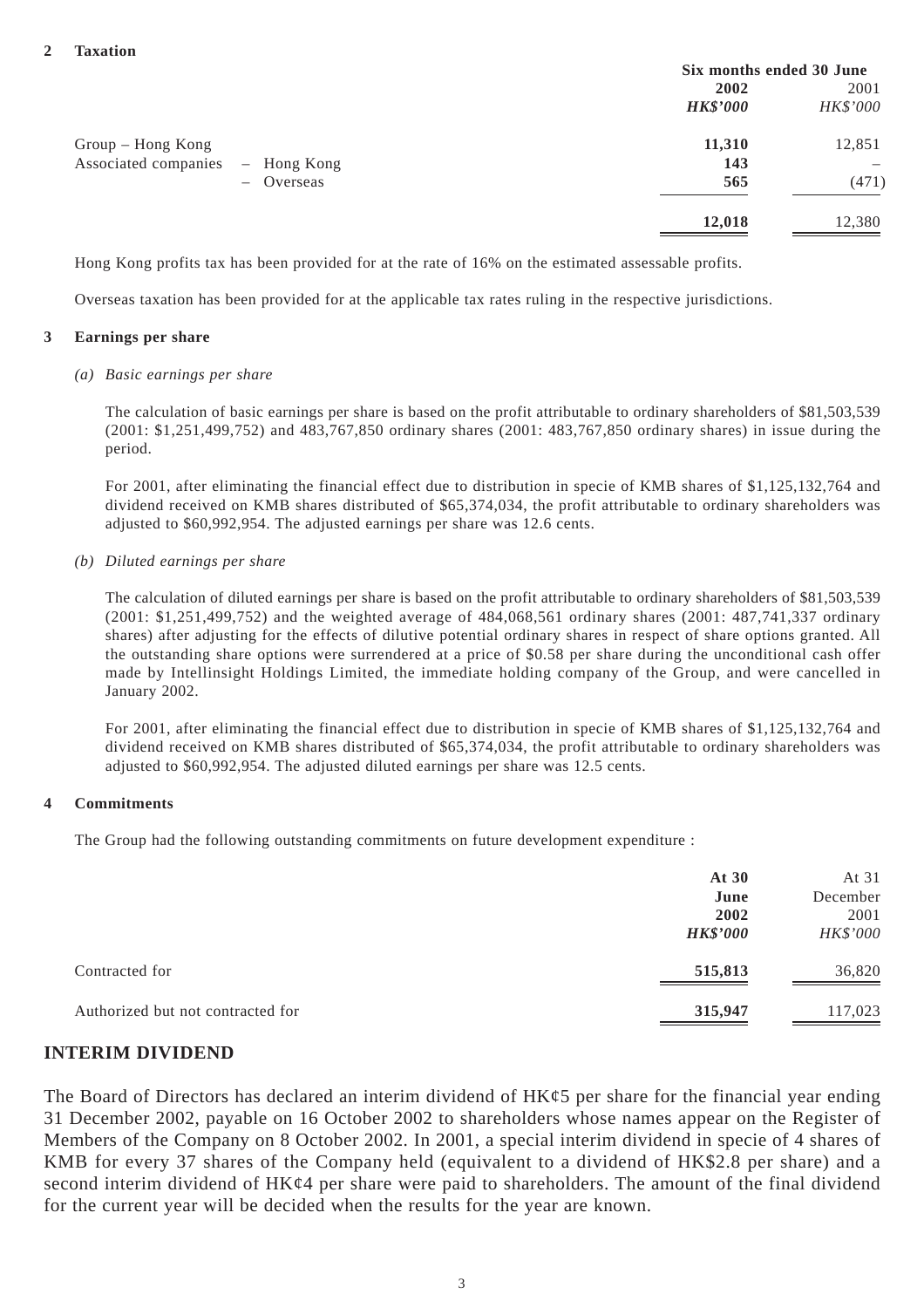#### **CLOSURE OF REGISTER OF MEMBERS**

The Register of Members of the Company will be closed from Monday, 7 October 2002 to Tuesday, 8 October 2002, both dates inclusive, during which period no transfer of shares will be registered. To qualify for the interim dividend, all transfers accompanied by the relevant share certificates must be lodged with the Company's Registrars, Computershare Hong Kong Investor Services Limited, at Shops 1712-6, 17th Floor, Hopewell Centre, 183 Queen's Road East, Wanchai, Hong Kong not later than 4:00 p.m. on Friday, 4 October 2002.

#### **MANAGEMENT DISCUSSION AND ANALYSIS**

#### *BUSINESS REVIEW*

#### **Overview**

On 18 December 2001, 51.5% of the shares of the Company were acquired by Intellinsight Holdings Limited ("IHL"), a wholly-owned subsidiary of Polytec Holdings International Limited, which in January 2002 made a mandatory unconditional cash offer for the remaining shares and share options of the Company pursuant to the Hong Kong Code on Takeovers and Mergers. When the offer closed on 7 February 2002, the proportion of shares in the Company in public hands was below the minimum public float requirement of 25% as prescribed under Rule 8.08 of the Listing Rules. By 15 May 2002, IHL had successfully completed a series of placings of shares to independent third parties, thereby reducing its holding in the Company to 353,023,083 shares or 72.97%. Since then, 130,744,767 shares or 27.03% of the issued share capital of the Company have been in public hands and the requirement of Rule 8.08 of the Listing Rules has been fulfilled.

Reflecting the acquisition of control of the Company by IHL, 9 new directors were appointed in January 2002 and all except one of the former directors had resigned by April 2002.

The new Board has decided to focus the Group's business on property development and investment. Accordingly, the Group acquired from Polytec Holdings International Limited a portfolio of property interests at an aggregate cost of \$857.1 million. The acquisition was a connected party transaction under the Listing Rules and was approved by independent shareholders at an extraordinary general meeting held on 15 April 2002. The acquisition added approximately 2 million sq. ft. of developable area to the Group's existing property portfolio by way of four sites, principally for residential development, in North Street, Kennedy Town, Hong Kong; in Tong Yan San Tsuen (Phases I and II), Yuen Long, New Territories and at 377 Prince Edward Road, Kowloon City, Kowloon, together with the exclusive rights to develop a real estate project at Ngau Chi Wan, Choi Hung, Kowloon. Further information about these opportunities is given later in this Review.

In order to boost rental income, the second arm of the Group's newly defined core business, the Group acquired retail space in the Commercial Podium of Mandarin Plaza (also known as New Mandarin Plaza) in Tsimshatsui East in March 2002 for \$77 million and 51 retail shops in the shopping arcade of Sino Centre, Mongkok in June 2002 for \$147 million. These acquisitions are discussed further below.

In accordance with the Group's new business focus, its interest in Harvest City Limited, a bus operating associated company, was sold in March 2002 for \$25.5 million.

Certain cost saving measures have been effected during the period under review, including a reduction in staff numbers and the removal of the provision in the Company's Articles of Association which provided directors with 2% of annual net profits as remuneration for their services.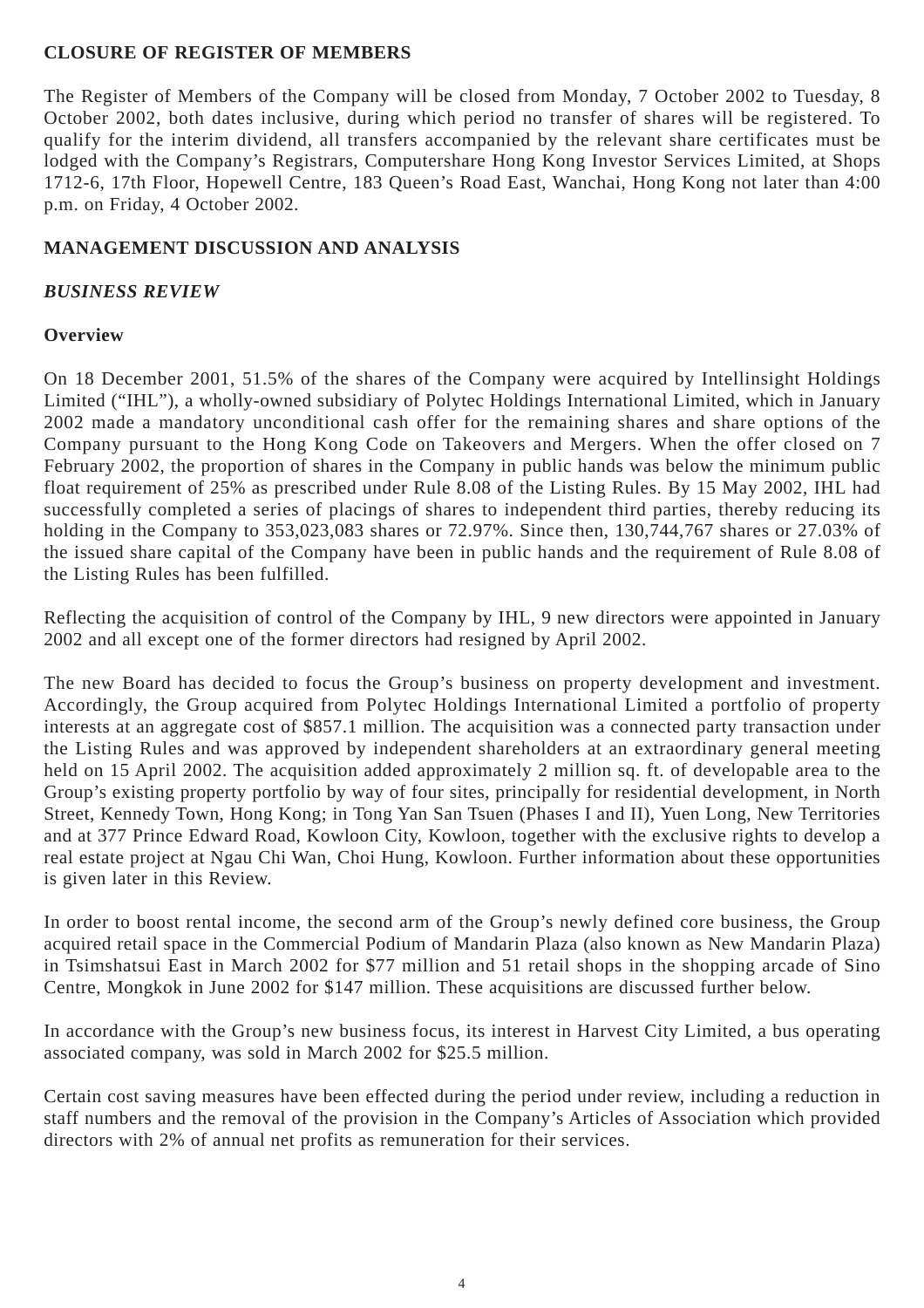## **Property Investment**

Effects of the global economic downturn continue to be seen. Cost savings are among the top priorities of most companies in Hong Kong, causing increasing downward pressure on rental rates.

The Group disposed of two investment properties (Chong Kin Commercial Building in Mongkok and retail space at Sceneway Garden Arcade, Lam Tin) during the second half of 2001 before control was acquired by IHL causing a reduction of \$14.5 million in rental income for the period under review. The gross rental income generated by the Group's investment property portfolio in the six months to 30 June 2002 was \$87.9 million, a drop of 21.7% when compared with that for the first half of 2001.

# *Commercial properties*

Due to quality management and its prime location, the Group's flagship property, Pioneer Centre in Mongkok, which provides office and retail space, has been able to retain most of the tenants whose leases were up for renewal during the period under review as well as attracting new occupants. Both the office and retail sectors recorded improved occupancy rates of 98.9% and 96% respectively as at 30 June 2002 when compared with 95.4% and 95.5% respectively as at 31 December 2001. However, despite an improvement in occupancy, rental income declined to \$80 million in the first half of 2002, 11.9% less than that for the corresponding period in 2001, due to a drop in rents achieved on renewal at current market rates of certain major office and retail tenancies.

Though the occupancy rate of the 20th Floor of Argyle Centre in Mongkok dropped from 95.3% at 31 December 2001 to 90.5% at 30 June 2002, average occupancy for the period under review was maintained at a satisfactory level and rental income generated of \$1.3 million was slightly above that of the corresponding period in 2001. This was largely due to the success in improving rental rates upon tenancy renewals which compensated for the decline in occupancy.

The Group purchased a majority portion of the retail space on the 1st Floor of New Mandarin Plaza in Tsimshatsui East on 27 March 2002. The property generates an income stream of around \$0.75 million per month, representing an 11.7% rate of return at the occupancy rate of 90.6% as at 30 June 2002. The other new investment of 51 retail shops in Sino Centre, Mongkok, acquired on 24 June 2002, has an occupancy rate of 89.4% and an income of about \$1.1 million per month, representing a 9% rate of return.

The rental income from New Mandarin Plaza and Sino Centre currently represents around 11% of the Group's total rental income on an annualized basis. The full effect of this contribution will be reflected in the results for the next six months.

# *Residential properties*

The economic recession has also adversely affected the performance of The Elgin in Central, a block of serviced apartments, as many corporate clients have tightened their budgets and reduced bookings. The average occupancy rate for the first half of 2002 was 52% as compared to an average rate of 79% for the same period last year. Total rental income generated during the period under review was \$1.2 million, representing a drop of 46.8% when compared with the corresponding period in 2001.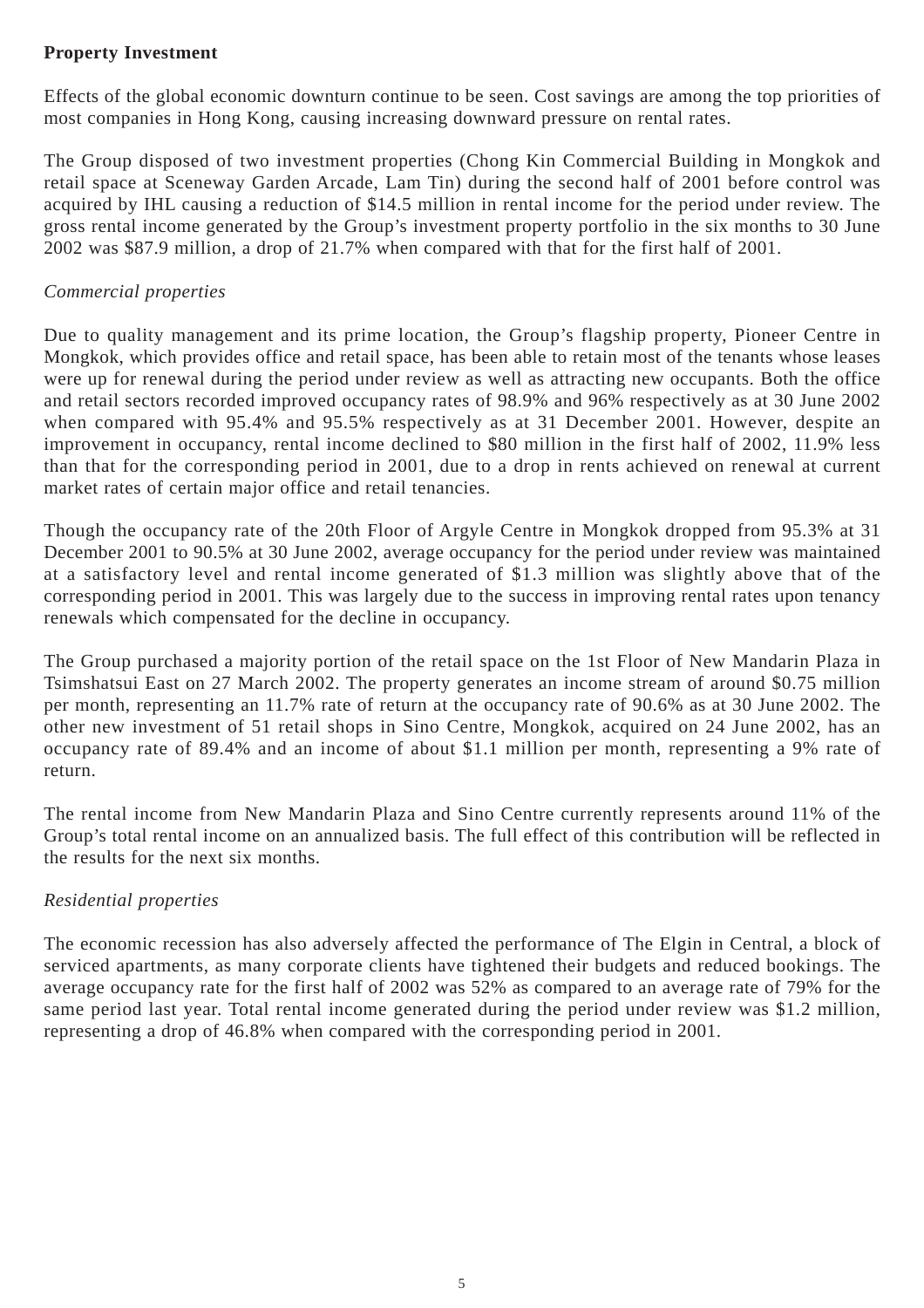# *Car parks*

Demand for car parking space continues to drop in light of the weak economy and high unemployment rate. Use of private cars as a means of transportation is within the list of "chop-off" items under the conservative spending attitude of the general public. Income from the car park at Merit Industrial Centre, To Kwa Wan, an area with an ample supply of parking spaces, dropped to \$1.1 million in the first half of year 2002, representing a 26.7% decrease when compared with the figure for the first half of 2001. On the other hand, the income generated from the car park at Manor Centre remained steady, performing in accordance with the licence agreement which was renewed at the beginning of 2001 for a term of two years at fixed rentals with sharing of turnover. Income from the car park at Manor Centre, Shum Shui Po, was \$2.1 million for the first half of 2002, 4.6% more than that for the same period last year.

## **Property Development**

The 104 residential units of Phase 1 Recours La Serre, a low rise housing project at Tong Yan San Tsuen, Yuen Long, were officially launched to the market on 11 May 2002. Despite difficult market conditions, all Phase 1 units were sold out by 28 July 2002 due to the high quality of the development and successful marketing strategies, generating sales proceeds of about \$260 million. Sales concluded by 30 June 2002 produced profit of \$11 million, about 13.5% of the Group's total profit for the period under review.

The Group currently has ongoing four development projects in Hong Kong. Three of them are single residential blocks and are located in North Street, Kennedy Town, and Robinson Road in Hong Kong and Prince Edward Road in Kowloon. The fourth is a major and comprehensive development project in Ngau Chi Wan, Choi Hung, Kowloon.

Construction of the superstructure of the 25-storey residential tower (gross floor area: about 34,690 sq. ft.) at 12A North Street, Kennedy Town is underway. Target completion of the project has been scheduled for the 2nd half of 2003.

The project in Prince Edward Road is a single residential tower and land premium is under negotiation.

The block at 31 Robinson Road will provide a 30-storey residential tower (gross floor area: about 128,084 sq. ft.) with car park and clubhouse facilities. Foundation works have been completed and the superstructure works will be commenced shortly. It is expected that the project will be completed in the 1st half of 2004.

The development project in Ngau Chi Wan is at the design stage and is scheduled to commence at the end of 2003 or beginning of 2004.

## **Property Management**

During the period under review, Country House Property Management Limited, the Group's property management arm, managed a portfolio of 1 commercial building and 3 residential buildings. On 1 July 2002 it added Phase 1 of Recours La Serre to its portfolio.

Country House Property Management Limited's 49% owned associated company, Easy Living Property Management Limited, has continued to provide management services for 9,704 units in Cheung Ching Estate and Cheung Hang Estate in Tsing Yi Island. Another associated company, Modern Living Property Management Limited, which was formed in October 2001, and approved by the Hong Kong Housing Authority in January 2002 to bid for property management contracts under both the restricted and open tendering systems, has recently been awarded a property management contract to manage Kwong Fuk Estate, a public housing estate with 6,192 units in Tai Po, New Territories starting in December 2002.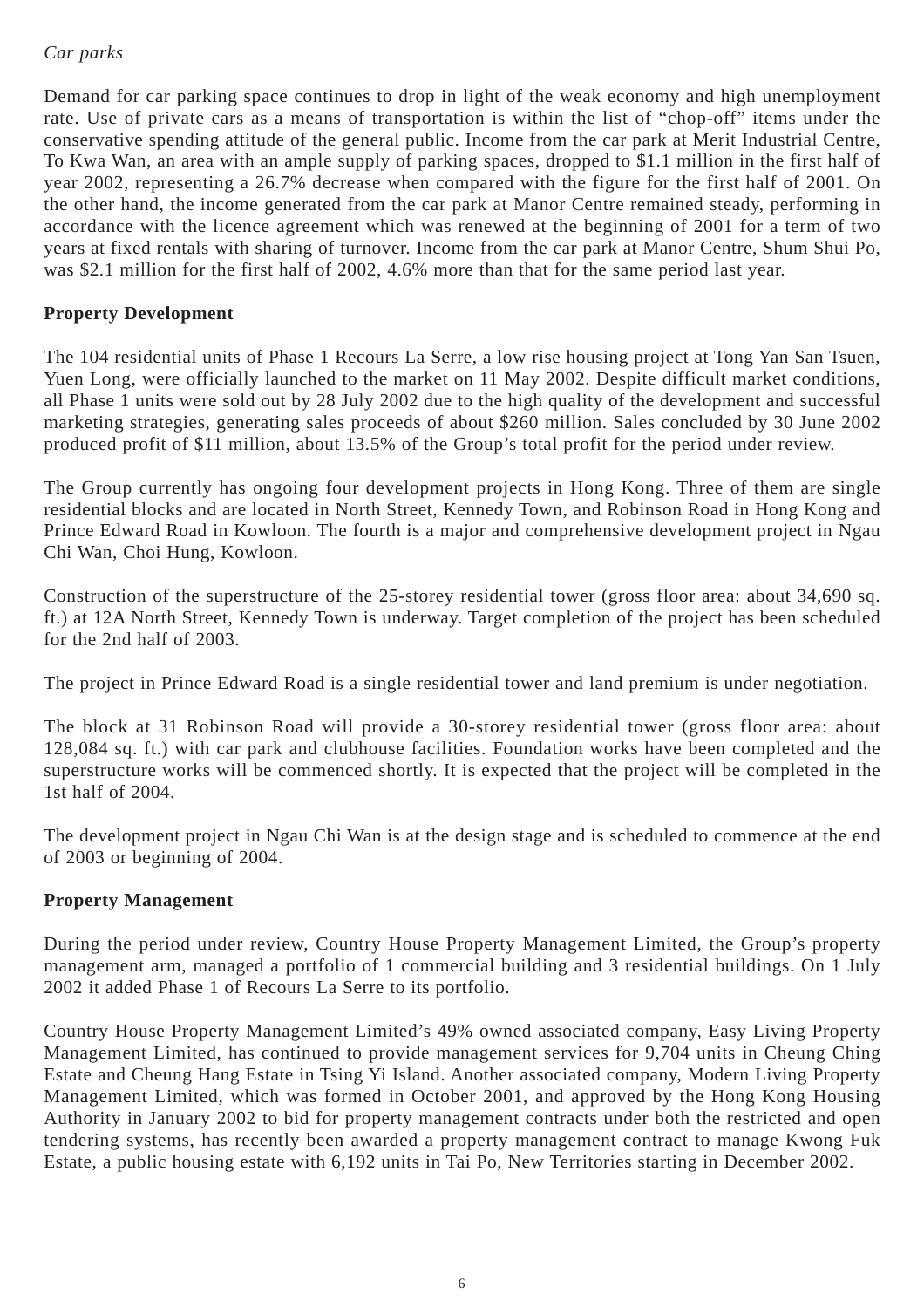#### **Securities Investment**

The Group's portfolio of securities made an operating profit of \$2 million for the period under review as compared with \$71.7 million in the corresponding period last year. The substantial decrease was mainly due to the reduction of \$65.4 million in dividend income following the previously mentioned distribution in specie of 52 million shares of KMB in June 2001. Though securities activities constitute only a small part of the Group's business, it is intended to continue this operation in order to facilitate the efficient management of the Group's cashflow. As at 30 June 2002, the Group has invested a total of \$131.3 million in securities.

## **Financial Services**

Kowloon Development Finance Limited has been actively engaged in the provision of second mortgages to purchasers of the Group's residential properties. Due to the general weak economy, the company's traditional business did not perform well during the period under review and an operating profit of \$1.2 million was recorded compared to \$2.5 million for the corresponding period last year.

# **Film Distribution**

During the period, Golden Princess Amusement Company Limited contributed a net profit of \$3.9 million to the Group, a substantial increase as compared with the \$0.4 million profit made during the corresponding period last year. This is mainly attributable to the granting of distribution rights of certain popular films for United Kingdom and North and South America.

Golden Princess Amusement Company Limited will continue to exploit distribution opportunities in other territories for its film library.

## **Distribution and Sale of Footwear**

The Group's 20% interest in Southern Success Corporation which is in the footwear wholesaling and retailing business, has contributed \$0.9 million (\$2.1 million was recorded for the same period last year) to the Group's profit.

# **Shoe-Making Machinery Trading**

Further to the cessation of all the company's operations in April 2001, the Group disposed of its entire 80% interest in KDC Prologue Limited at a nominal value on 15 July 2002.

## *FINANCIAL REVIEW*

## **Financial Resources and Bank Borrowings**

As at 30 June 2002, the Group's total bank borrowings amounted to \$1,601.4 million. The significant increase in bank borrowings as compared with \$302 million as of 31 December 2001 was due to the acquisition of the portfolio of property interests from Polytec Holdings International Limited, the retail space on the 1st Floor of New Mandarin Plaza and the 51 retail shops in Sino Centre, all during the first half of 2002. The debt to equity ratio increased from 10% to 50%. There are three development projects under construction, namely, North Street, Prince Edward Road and Robinson Road. Pre-sales of the development properties will be planned to generate cash inflows so as to maintain the gearing ratio at a level appropriate to the Group's business.

The Group had committed undrawn bank facilities of more than \$350 million as at 30 June 2002 which is sufficient to fulfill its obligations and commitments in the coming year. In addition, steady recurring cashflows from the Group's core investment property portfolio should provide a sound platform to finance further investments.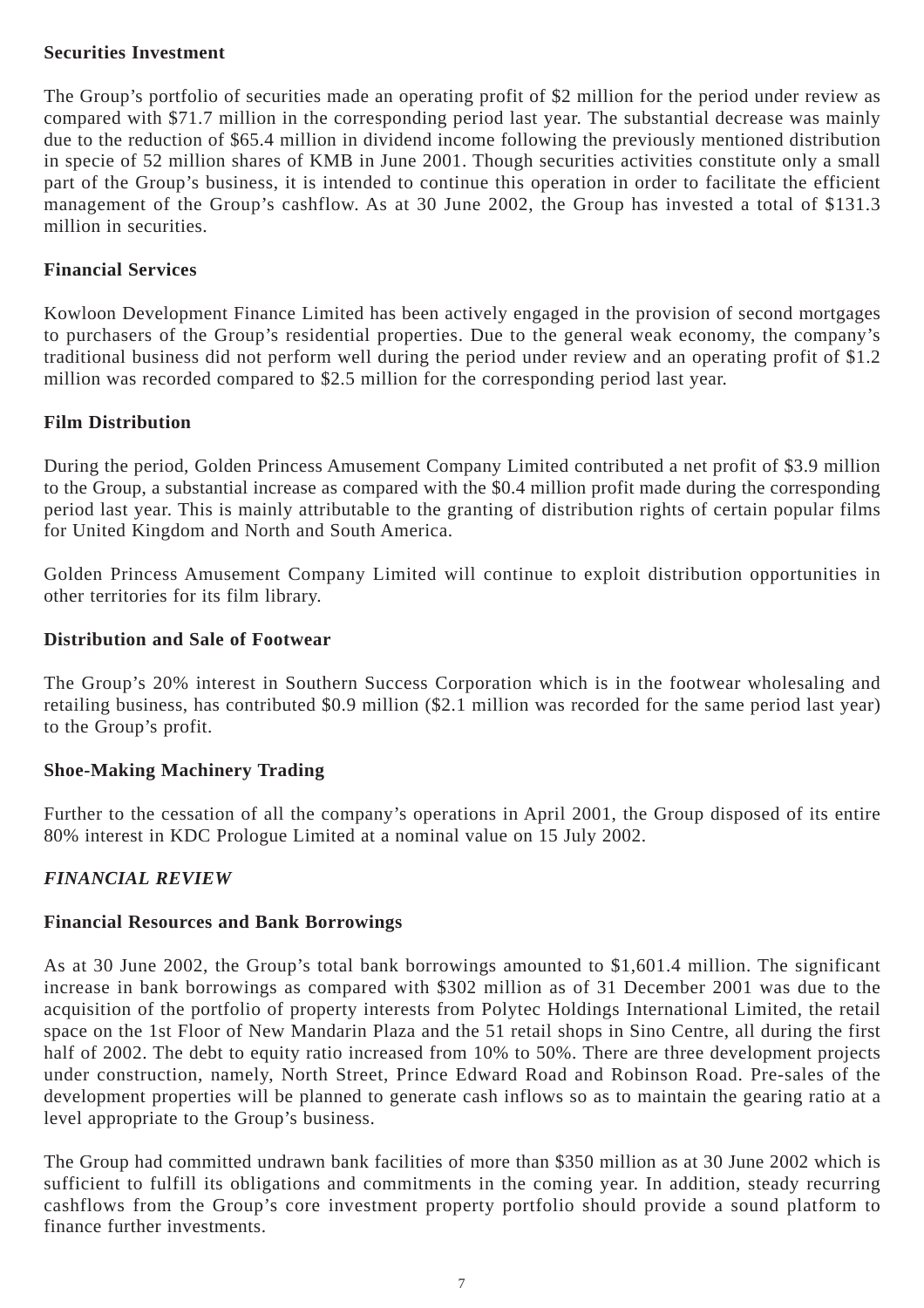## **Interest Rate and Currency Exposure**

Bank facilities are arranged on both medium and short-term bases and are geared to the Group's funding needs. All bank borrowings are arranged on a floating rate basis. Management will closely monitor the Group's exposure to interest rate risks and appropriate hedging products will be utilized, if considered necessary, to minimize the Group's exposure to interest rate fluctuations. The Group has no significant exposure to currency risk.

# **Pledge of Assets**

As at 30 June 2002, properties of the Group with an aggregate carrying value of approximately of \$3,063.8 million were pledged to banks under fixed charges to secure general banking facilities granted to the Group.

# **Contingent Liabilities**

The Group has given a guarantee in the amount of \$4.9 million to an insurance company in respect of a performance bond entered into by an associated company.

# *STAFF BENEFITS*

# **Staff Remuneration and Training**

As of 30 June 2002, the Group, including subsidiaries but excluding associates, had about 120 employees. The Group rewards employees with competitive remuneration packages that are reviewed annually based on performance. Performance based discretionary bonus are also offered. Besides providing staff with medical benefits and retirement schemes, the Group also encourages continual staff development by sponsoring different types of training and further studying programs. The Company also has a share option scheme which was approved by shareholders on 19 June 2000.

# *PROSPECTS*

Hong Kong is currently experiencing challenging economic conditions in the wake of the global economic downturn. Most local enterprises have come under increasing pressure. Nevertheless, the residential market has shown signs of improvement in terms of transaction volume for new residential developments. With property prices remaining stable, and mortgage interest rates at historic lows, homebuyers' confidence appears to be improving to support demand for quality and good value residential units.

2002 will continue to be a volatile year. The economy in Hong Kong and worldwide will face further difficulties and challenges. However, we are confident that the Group will develop further based on its sound fundamentals. The Group will continue to expand its property development business by developing premium-quality, medium to large-scale projects with comprehensive facilities thereby enhancing its reputation as a quality developer. Thus the Group bid for and, on 30 August 2002, was awarded a joint venture residential development by the Urban Renewal Authority to develop a site at Ka Wai Man Road, Kennedy Town. Despite difficult conditions in the leasing market, the Group is confident that its diversified rental portfolio will continue to bring in steady returns to the Group over the long term.

# **OTHER INFORMATION**

# *PURCHASE, SALE OR REDEMPTION OF SHARES*

There was no purchase, sale or redemption by the Company, or any of its subsidiary companies, of the Company's shares during the six months ended 30 June 2002.